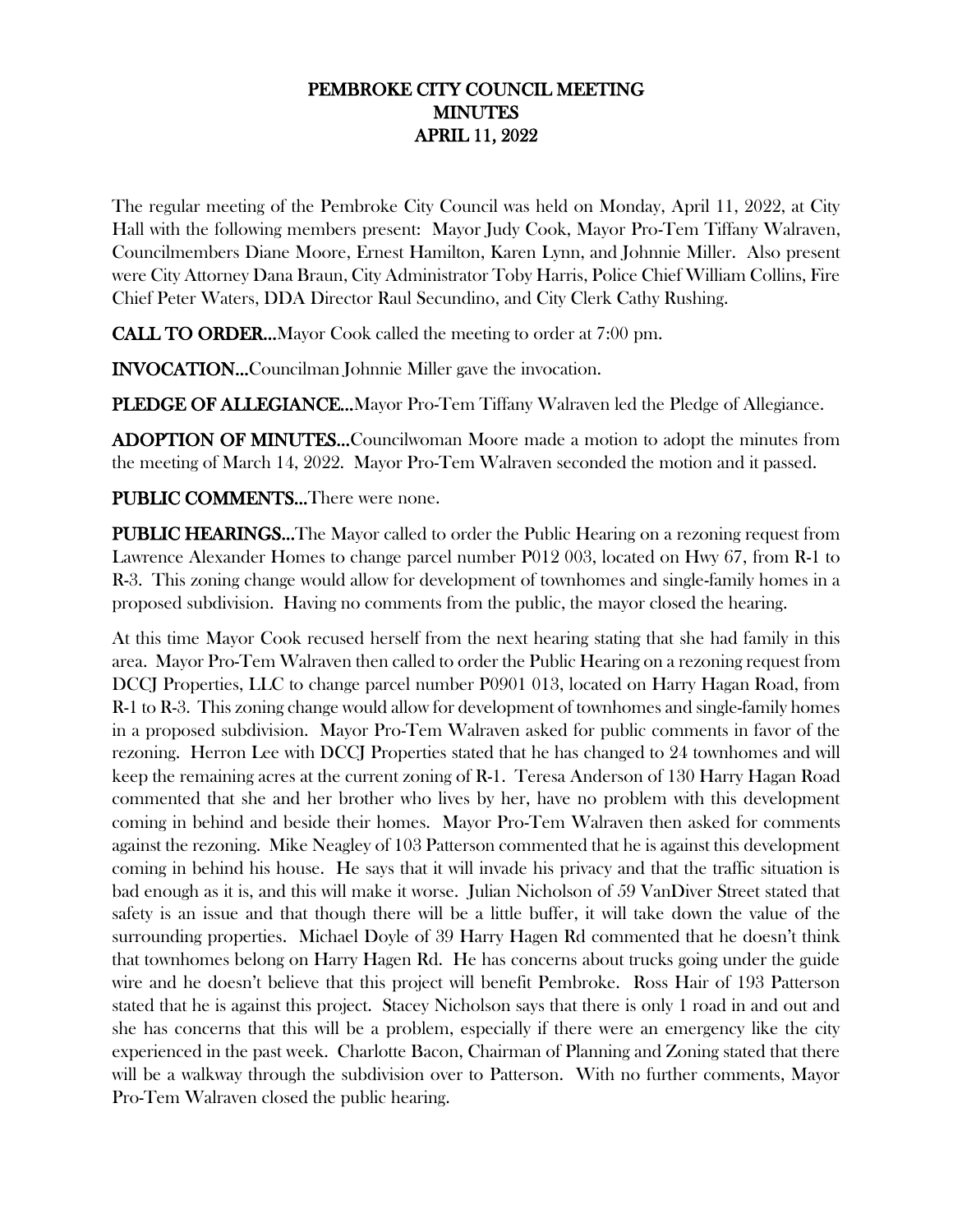City of Pembroke Minutes (continued) April 11, 2022 Page 2 of 3

Mayor Cook called to order the Public Hearing on a rezoning request from DCCJ Properties, LLC to change parcel number P0121 063, located on Rogers Road, from A-5 to R-3. This zoning change would allow for development of townhomes. Mayor Cook asked for comments in favor of the rezoning. Herron Lee with DCCJ Properties stated that this would be an entire community of townhomes. There were no further comments. Mayor Cook closed the public hearing.

APPROVAL…Mayor Cook asked City Clerk Cathy Rushing to present the request for approval. City Clerk Cathy Rushing explained that one of the city's employees, Lawquina Gilliard, owns property in the project area activity location for the FY 2022 CDBG, which creates a conflict of interest. Because of this, documents notifying DCA of this conflict are required. Ms. Gilliard has stated that she will comply with the Conflict-of-Interest guidelines by not discussing the FY 2022 CDBG. Furthermore, at any meeting where the CDBG project is to be discussed, she will excuse herself and leave the room until the discussion is concluded. City Clerk Cathy Rushing asks Council to approve the documents to send to DCA concerning this matter. Councilwoman Lynn made a motion, with a second by Councilwoman Moore, to approve the Conflict-of-Interest Documents. The motion passed.

SECOND READINGS…Mayor Cook presented the second reading of the proposed Map Amendment rezoning property located on North Main Street (Hwy 67), Parcel Number P012 003, from its present zoning of R-1 to R-3. Mayor Pro-Tem Walraven made a motion to table the second reading until June. A conceptual site plan must be received before approval. Councilwoman Lynn seconded the motion and it passed.

Mayor Cook recused herself from the next order of business.

Mayor Pro-Tem Walraven presented the second reading of the proposed Map Amendment rezoning property located on Harry Hagan Road, Parcel Number P0901 013, from its present zoning of R-1 to R-3. Councilwoman Moore made a motion to approve the rezoning application for Parcel 0901 013, Harry Hagan Road from R-1 to R-3 subject to the following conditions: that prior to the issuance of any permits for the property, that a final plat for the entire Parcel 0901 013 must have been approved by Council and recorded, and that the final plat must conform to the conceptual plan that has been presented to Council, including, but not limited to, the buffers as shown on the conceptual plan and lots #02 through #47 being restricted to single family residences and of a minimum lot size as per the R-1 zoning requirements. Councilwoman Lynn seconded the motion and it passed.

Mayor Cook presented the second reading of the proposed Map Amendment rezoning property located on Rogers Road, Parcel Number P0121 063, from its present zoning of A-5 to R-3. Councilman Miller made a motion to approve, with a second by Councilwoman Lynn. The motion passed.

DEPARTMENT REPORTS…City Administrator Toby Harris introduced himself and stated that in light of recent events he wanted to say that he has been amazed at this community and how everyone came together and worked as a unit. He thanked City Council for allowing him to serve the citizens of Pembroke.